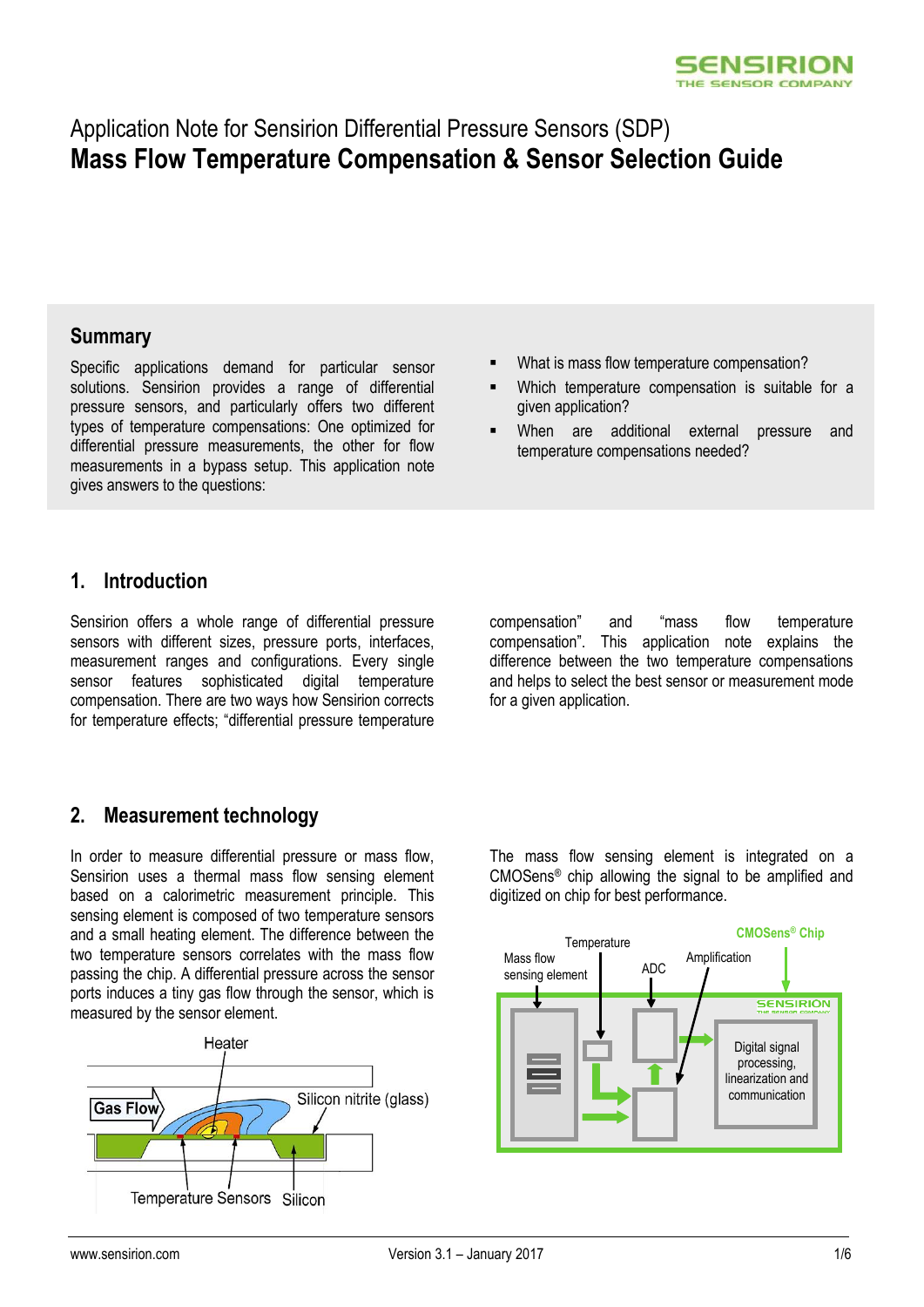# **3. Typical measurement configurations**

#### **3.1. Differential pressure measurement**

In some applications the *differential pressure (dp)* between two chambers (or rooms) is measured. The measurement is commonly expressed in the SI unit "Pascal" or in "inch of water column".



#### **3.2. Flow measurement**

In other applications the differential pressure is measured in a bypass over an orifice in order to derive the *air flow* in the main-pass. The air flow can either be measured in *volume flow* or as *mass flow*.



#### **3.2.1. Volume flow**

Volume flow refers to the gas volume per time. The most common units are "liters per minute [l/min]" or "actual cubic feet per minute [acfm]".

#### **3.2.2. Standard volume flow or Mass flow**

Standard volume flow refers to the volume flow at given standard conditions for temperature and pressure. Common units are "standard liters per minute [slm]", "standard cubic centimeters per minute [sccm]" or "norm liters per minute [ln/min]".

Because standard volume flow is referenced to a defined temperature T and pressure p, the number of molecules n in the volume V can be calculated using the ideal gas law (pV=nkT). In other words, standard volume flow refers to the number of molecules per time and therefore to the mass per time. For a given gas, a sensor measuring standard volume flow is a mass flow sensor. For clarity we will only use the term mass flow [slm] in this document.

In most applications the mass flow needs to be known instead of the volume flow. For example in heating applications the calorimetric heating value, i.e. the number of gas molecules, is more important than the actual gas volume flow.

Because of its thermal measurement principle Sensirion's differential pressure sensors are ideally suited to measure mass flow.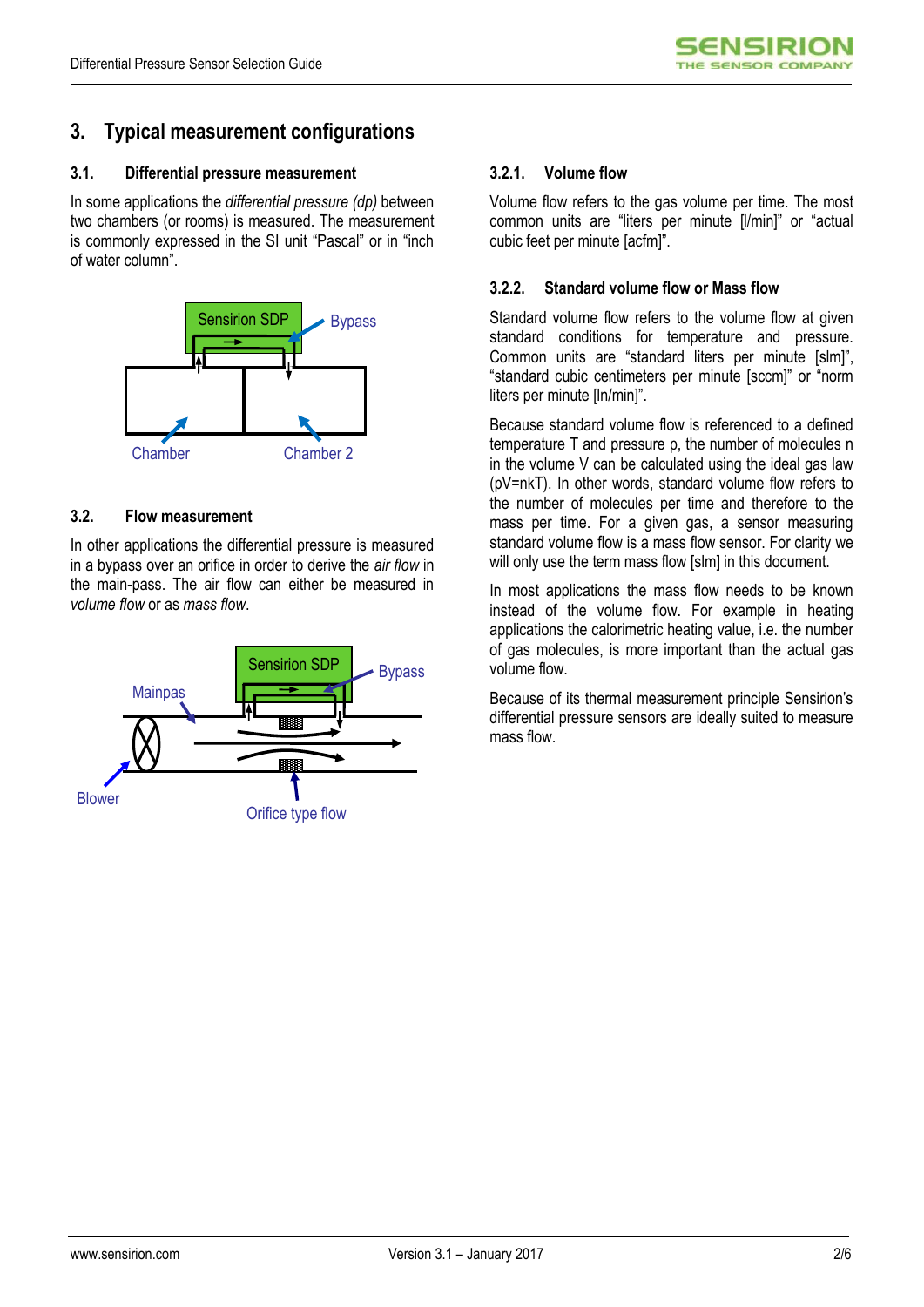# **4. Temperature Compensations**

#### **4.1. Temperature compensation for Differential Pressure**

With temperature compensation for differential pressure the sensor outputs a signal that is temperature compensated for normal differential pressure measurements. Due to the measurement principle of the sensor, the differential pressure measurement value is dependent on ambient pressure.

#### **4.2. Temperature Compensation for Mass Flow**

As explained in chapter [2,](#page-0-0) Sensirion differential pressure sensors work on a flow-through principle and are intrinsic mass flow sensors. Mass flow temperature compensation delivers a differential pressure value that correlates with the true mass flow.

An example: let's assume a constant mass flow  $\dot{m}$  in the use cases below. In these use cases temperature and absolute pressure are varied.



| and temperature |  |
|-----------------|--|
|-----------------|--|

| <b>Mass flow</b>   | <b>Absolute</b><br>pressure | <b>Temp</b>    | $dp_{\text{mf}}$             | dp <sub>real</sub>                    |
|--------------------|-----------------------------|----------------|------------------------------|---------------------------------------|
| constant <i>in</i> | 966mbar                     | $25^{\circ}$ C | constant<br>$dp_{\text{mf}}$ | $dp_{\text{real}} = dp_{\text{mf}}$   |
|                    | 966mbar                     | $40^{\circ}$ C |                              | $dp_{\text{real}}$ > $dp_{\text{mf}}$ |
|                    | 1.2bar                      | $5^{\circ}$ C  |                              | $dp_{\text{real}} < dp_{\text{mf}}$   |

One can see that with a constant mass flow the output signal  $(dp_{mf})$  is only a function of the mass flow and otherwise independent of temperature and pressure. In contrast the actual differential pressure (dp<sub>real</sub>) changes with temperature and pressure and is thus not suited for determining the mass flow.

The reason that in the first use case  $dp_{\text{real}} = dp_{\text{mf}}$  is that the SDP sensors are calibrated at 966mbar and 25°C.

#### **4.3. Choosing the right sensor or measurement mode**

Depending on which physical quantity (differential pressure, mass flow or volume flow) is finally needed, either temperature compensation for differential pressure or mass flow is suggested.

For the SDP3x-digital and SDP8xx-digital (I2C) the temperature compensation can be selected by separate measurement commands.

The SDP3x-analog has a configuration pin to select the temperature compensation mode.

#### **In summary:**

| Measure dp or flow?                            | Measure dp                                                  | Measure flow                                 |
|------------------------------------------------|-------------------------------------------------------------|----------------------------------------------|
| <b>Proposed</b><br>temperature<br>compensation | Temperature<br>compensation<br>for Differential<br>Pressure | Temperature<br>compensation<br>for mass flow |

**Note:** The best way to measure mass flow in a bypass configuration is to use a differential pressure sensor calibrated with a temperature compensation for mass flow, rather than using a mass flow sensor in the bypass channel. The reason is that orifices have a clearly defined flow/dp characteristic that is independent of the sensor in the bypass channel. Therefore, the flow should be determined via a dp-measurement. When using a mass flow measurement in the bypass channel instead, the flow/flow characteristic will depend on manufacturing variations of the mass flow sensor. This would limit sensor interchangeability and can make the manufacturing process more cumbersome.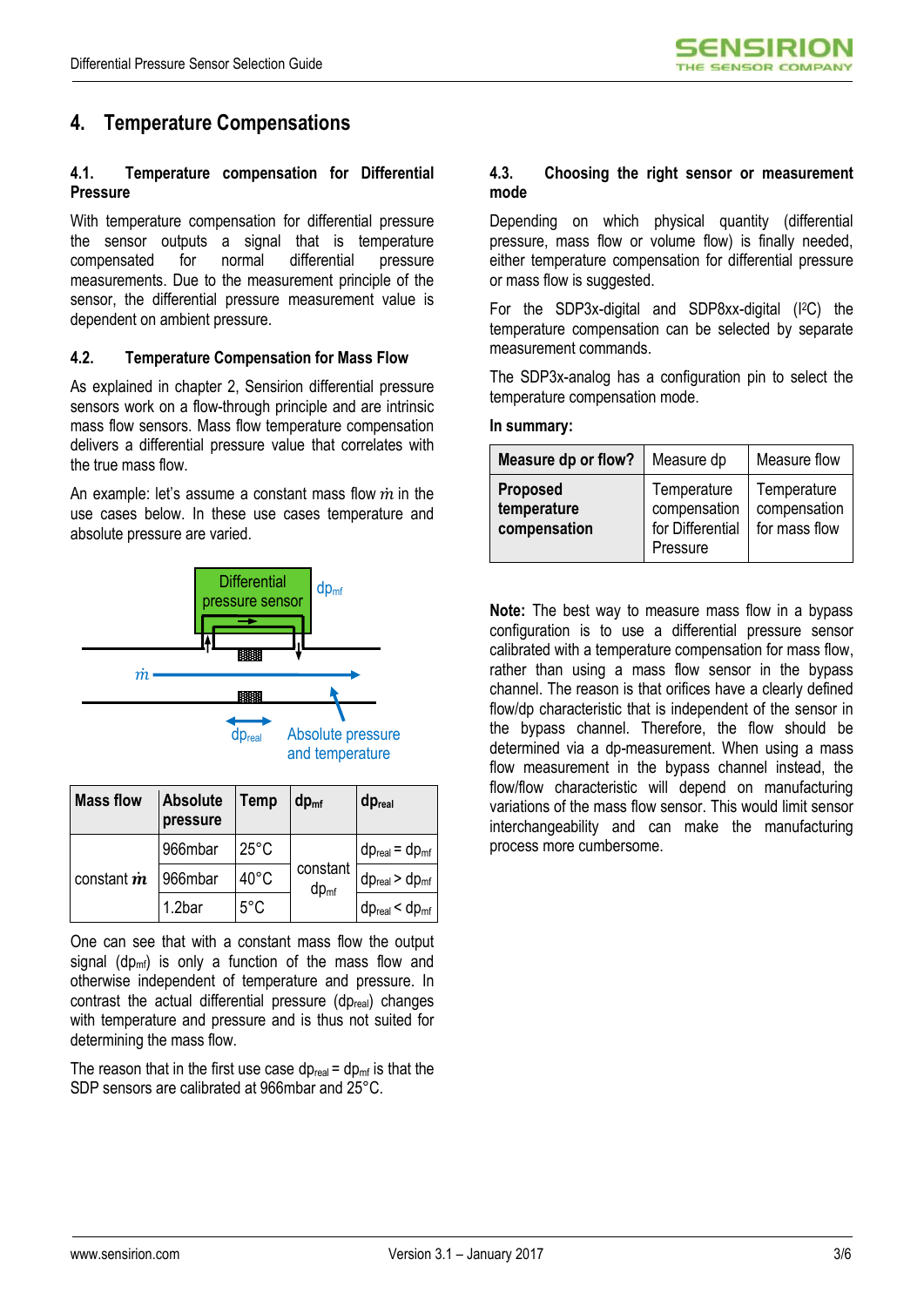## **5. Compensation formulas**

| Measure dp or flow?                              | Measure dp                                                                                                                                                                   | Measure air flow                                                                                                 | Measure air flow                                                                                                                                                                                                                                                                                                       |  |
|--------------------------------------------------|------------------------------------------------------------------------------------------------------------------------------------------------------------------------------|------------------------------------------------------------------------------------------------------------------|------------------------------------------------------------------------------------------------------------------------------------------------------------------------------------------------------------------------------------------------------------------------------------------------------------------------|--|
| Which output needed?                             | Differential pressure                                                                                                                                                        | Mass flow                                                                                                        | Volume flow                                                                                                                                                                                                                                                                                                            |  |
| <b>Proposed Temperature</b><br>compensation      | Temperature compensation<br>for differential Pressure                                                                                                                        | Temperature compensation<br>for mass flow                                                                        | Temperature compensation<br>for mass flow                                                                                                                                                                                                                                                                              |  |
| <b>Temperature</b><br>compensation<br>necessary? | No (sensor features<br>automatic internal<br>temperature compensation)                                                                                                       | No (sensor features<br>automatic internal<br>temperature compensation)                                           | Yes (only to calculate the<br>density / can be read out<br>from the most digital SDP<br>sensors)                                                                                                                                                                                                                       |  |
| <b>Pressure compensation</b><br>necessary?       | Yes                                                                                                                                                                          | No                                                                                                               | Yes                                                                                                                                                                                                                                                                                                                    |  |
| <b>Compensation formula</b>                      | $dp_{\text{eff}} = dp_{\text{sensor}} \times \frac{966 \text{mbar}}{1}$<br>$p_{actual}$                                                                                      | No compensation needed.<br>$\dot{m} = F(dp_{\text{sensor}})$                                                     | $Q = F(dp_{sensor})\frac{\rho_{char}}{\rho_{actual}}$                                                                                                                                                                                                                                                                  |  |
|                                                  | real dp in Pascal<br>$dp_{\text{eff}}$<br>[Pa]<br>sensor output in<br>dp <sub>sensor</sub><br>Pascal [Pa]<br>actual system<br>$p_{actual}$<br>pressure in millibar<br>[mbar] | mass flow in [slm] or<br>$\dot{m}$<br>[kg/s]<br>F(dp)<br>Flow <sub>in mainpass</sub> vs.<br>dp <sub>sensor</sub> | Q<br>actual volume flow<br>F(dp)<br>Flow <sub>in mainpass</sub> vs.<br>dp <sub>sensor</sub><br>density of air at<br>$\rho_{char}$<br>characterization<br>conditions<br>actual density of air<br>$\rho_{actual}$<br>in system<br>Note: air density can be<br>derived from known<br>absolute pressure and<br>temperature |  |

Table 3: Sensor selection guide and compensation formulas

#### **Please note:**

- Sensirion sensors feature a sophisticated temperature compensation to make the differential pressure measurement or the mass flow measurement independent of temperature changes. For high volume OEM applications it would be possible to implement a temperature compensation for measuring volume flow. Contact Sensirion for more information.
- If the real **differential pressure** value is needed, additional absolute pressure information has to be gained in order to compensate for changes in the ambient pressure. In many applications, only the relative change in differential pressure is important, in which case the pressure compensation is not needed.
- Measuring **flow** in a mainpass/bypass configuration: the flow restrictor usually has a specific dp vs. flow characteristic *F(dpsensor)*, which needs to be measured once in order to establish the dp versus flow

relationship of the complete sensor/mainpass system. See our application note: "Bypass Configuration Differential Pressure Sensor" on our website.

- To convert the mass flow compensated differential pressure signal to **volume flow**, density compensation is needed, and therefore the ambient pressure and the temperature have to be known. The temperature information can be read out from most digital SDP sensors. Consult the datasheet or ask Sensirion for instructions to do so.
- In case one is interested in **volume flow** and decides to omit compensation and accept the reduced accuracy that comes with it, a temperature compensation for differential pressure is recommended. While it is much easier to convert the temperature compensated signal for mass flow to an accurate volume flow measurement, the temperature compensation for differential pressure is actually the closer match if used uncompensated.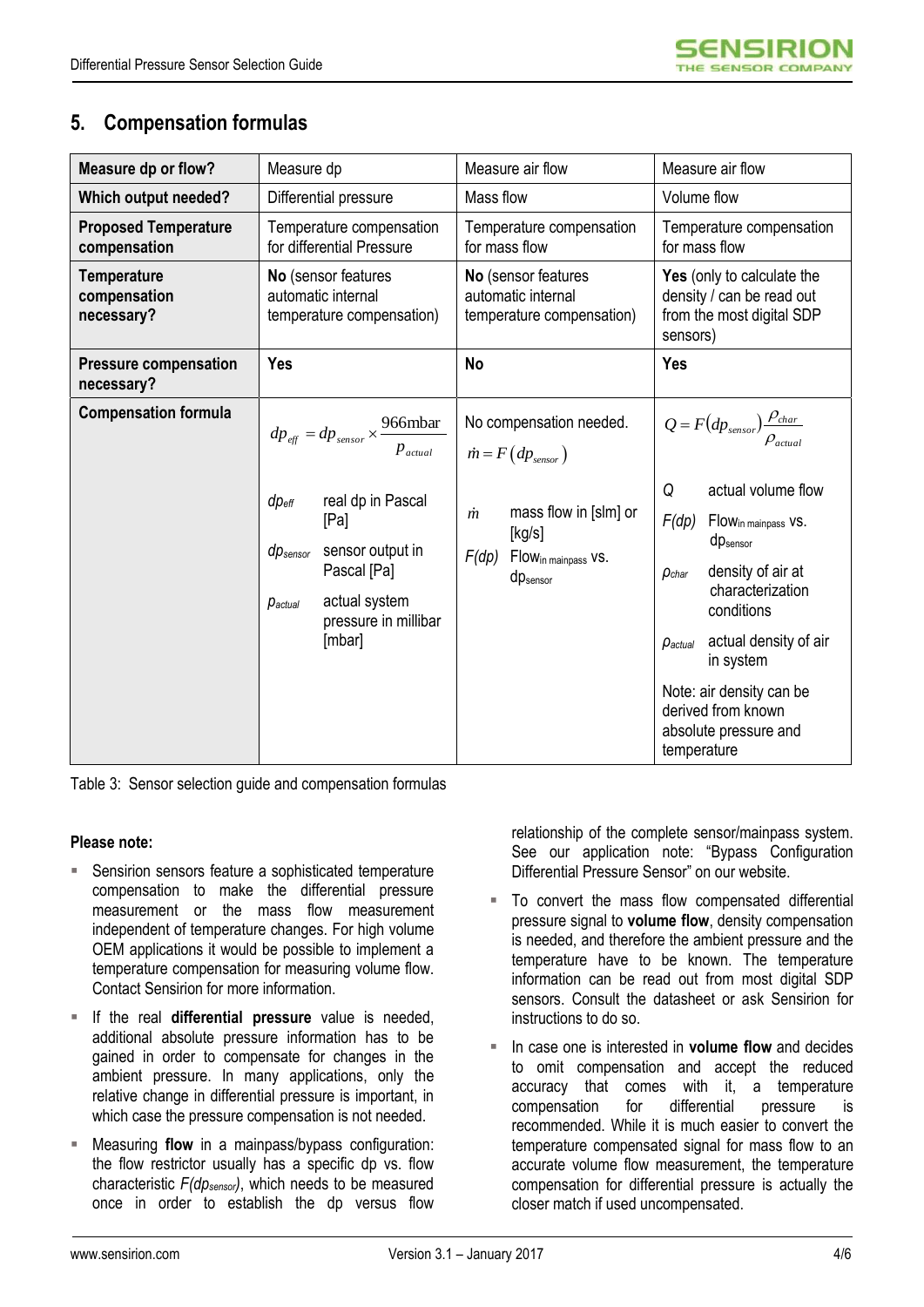### **6. Comparison with diaphragm-type differential pressure sensors**

The measurement principle of the Sensirion differential pressure sensors is different to most other sensors available on the market. While common diaphragm-type sensors use the mechanical deformation of a membrane to measure the pressure difference, Sensirion's SDP sensors thermally measure a small air flow passing through the sensor.

This thermal measurement principle offers a number of advantages. Sensirion SDP series sensors feature high repeatability, small sensor to sensor variation and no zero

point drift. The measurement of the zero flow point is extremely accurate and stable, making re-zeroing obsolete and leading to an outstanding dynamic range of measurement.

Different measurement principles ask for different compensations. To help selecting the best sensor solution for a specific application, the following table shows the compensation needed when using **standard diaphragmtype** differential pressure sensors.

| Measure dp or flow?                              | Measure dp                                               | Measure air flow                                                                                                                 | Measure air flow                                                                                                                   |
|--------------------------------------------------|----------------------------------------------------------|----------------------------------------------------------------------------------------------------------------------------------|------------------------------------------------------------------------------------------------------------------------------------|
| Which output needed?                             | Differential pressure                                    | Mass flow                                                                                                                        | Volume flow                                                                                                                        |
| <b>Temperature</b><br>compensation<br>necessary? | Yes (if the sensor features<br>no internal compensation) | Yes (for the temperature<br>dependence of the sensor<br>AND for the temperature<br>dependence of the dp/flow<br>characteristics) | Yes (for the temperature<br>dependence of the sensor<br>AND for the temperature<br>dependence of the dp/flow<br>characteristic)    |
| <b>Pressure compensation</b><br>necessary?       | No                                                       | <b>Yes</b>                                                                                                                       | Yes (if the flow restrictor has<br>a non-linear characteristic)<br>No (if the flow restrictor has<br>a pure linear characteristic) |

Table 4: Compensation needed with **standard diaphragm-type** differential pressure sensors